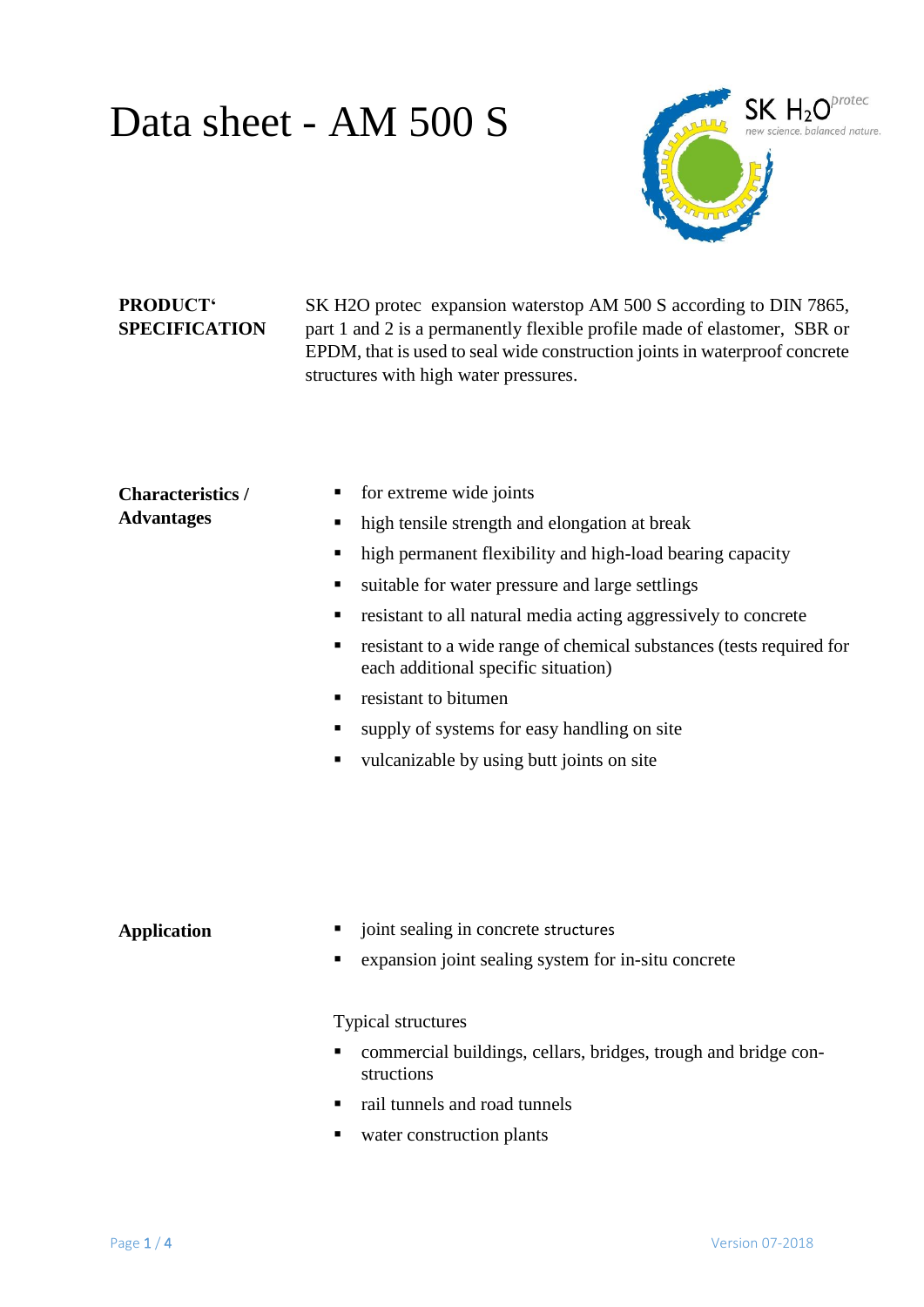# Data sheet - AM 500 S



#### **Standards / Directives**

- **DIN 18197**
- $\nightharpoonup$  DIN 7865, part 2
- **WU-Directives DAfStb**
- **TECT 25 TWO 25 TWO 25 TWO 25 TWO 25 TWO 25 TWO 25 TWO 25 TWO 25 TWO 25 TWO 25 TWO 25 TWO 25 TWO 25 TWO 25 TWO 25 TWO 25 TWO 25 TWO 25 TWO 25 TWO 25 TWO 25 TWO 25 TWO 25 TWO 25 TWO 25 TWO 25 TWO 25 TWO 26 TWO 26 TWO 26 TWO**
- **vulcanizing instructions**

#### **Test certificate / Approvals**

- latest manufacturer's test certificate
- **•** certificate of conformity DIN 7865
- **External monitoring by MPA NRW**
- **n** internal monitoring

## **PRODUCT DATA**

| <b>Material</b> | $\blacksquare$<br>$\blacksquare$ . | SBR elastomer (styrene butadiene rubber)<br>EPDM elastomer (ethylene-propylene-diene monomer) |
|-----------------|------------------------------------|-----------------------------------------------------------------------------------------------|
| <b>Colour</b>   |                                    | black                                                                                         |
|                 |                                    |                                                                                               |

**Packaging** supplied as standard rolls (25 m), pre-cut parts and systems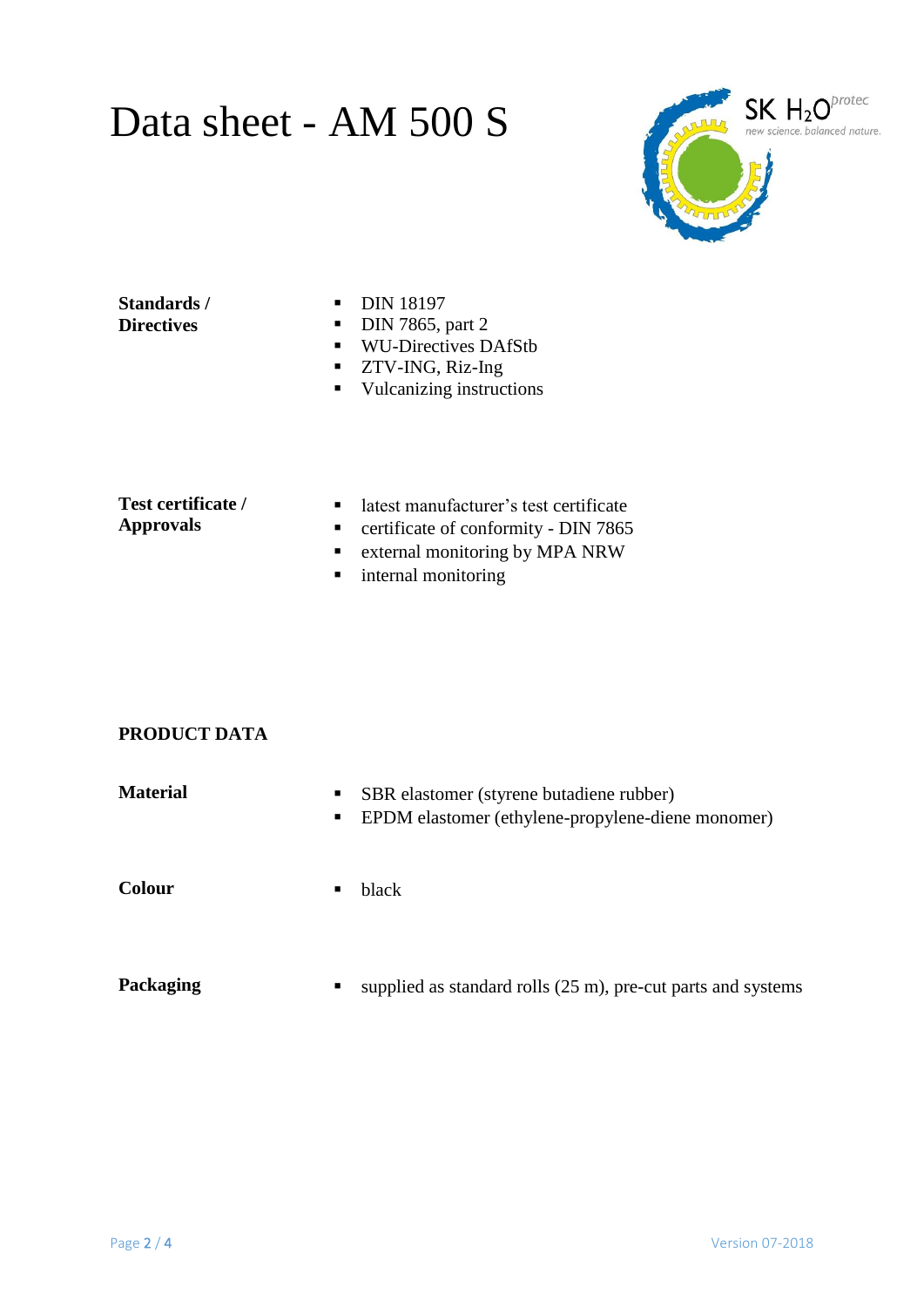

### **MECHANICAL PROPERTIES according to DIN 7865, Part 2**

| <b>Shore A hardness</b>            | $62 \pm 5$                                                    |
|------------------------------------|---------------------------------------------------------------|
|                                    |                                                               |
|                                    |                                                               |
| <b>Tear strength</b>               | $>10$ MPa                                                     |
|                                    |                                                               |
|                                    |                                                               |
| <b>Elongation at break</b>         | $>$ 380 %                                                     |
|                                    |                                                               |
| <b>Compression set</b>             | $168h / 23^{\circ}C \leq 20\%$                                |
|                                    | 24h / $70^{\circ}$ C $\leq$ 35%                               |
|                                    |                                                               |
| <b>Tear propagation resistance</b> | $\geq 8$ kN/m                                                 |
|                                    |                                                               |
|                                    |                                                               |
| Performance after heat ageing      | Shore A hardness change $\leq 8$                              |
|                                    | Tear strength $\geq$ 9 MPa<br>Elongation at break $\geq$ 300% |
|                                    |                                                               |
| Low temperature performance        | $\leq$ 90 Shore A                                             |
|                                    |                                                               |
|                                    |                                                               |
| <b>Tension set</b>                 | $\leq 20\%$                                                   |
|                                    |                                                               |
| Performance after conditioning in  | Residual deformation $< 20\%$                                 |
| hot bitumen                        | Tear strength $\geq$ 7 MPa                                    |
|                                    | Elongation at break $\geq$ 300%                               |
| Performance after ozone ageing     | No cracks                                                     |
|                                    |                                                               |
|                                    |                                                               |